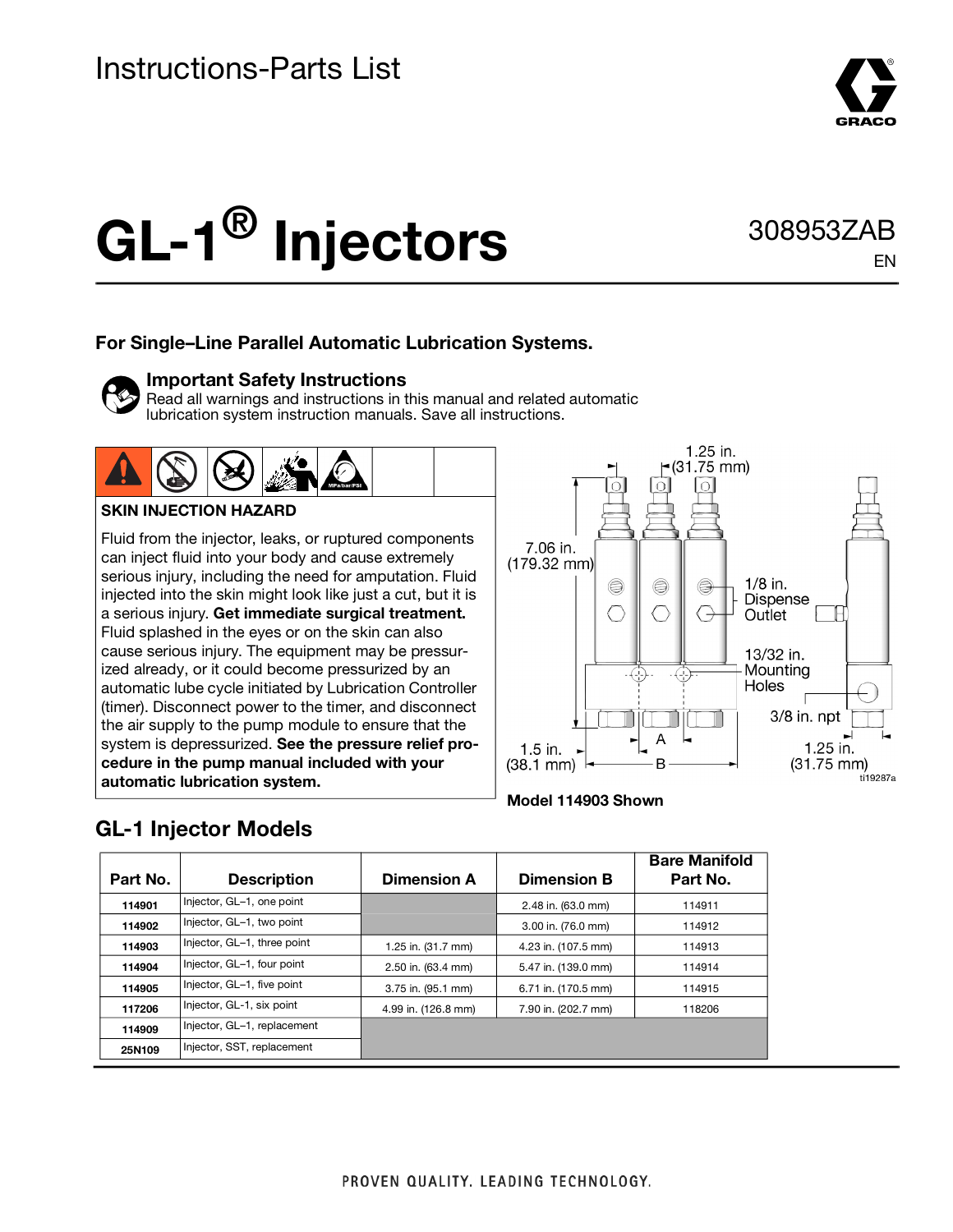## **Installation Instructions**

Reference letters used in the following instructions, refer to figure on page [3](#page-2-0).

- Group injectors to minimize feed line length.
- Install injectors in locations that allow easy and safe servicing access.
- Install injectors in areas that minimize accidental injector damage by moving equipment.
- Injector outputs can be combined for a common bearing point with a large grease requirement but the output for a single injector cannot be split into multiple bearing points.
- Graco recommends using steel tubing instead of pipe and hose for supply lines when possible. Pipe is often contaminated with scale and requires proper cleaning prior to use. Hose lines expand under pressure which leads to longer pump cycle time.



- 1. Relieve pressure. See **Pressure Relief Procedure**, in the pump instruction manual included with your automatic lubrication system.
- 2. Install injectors on a flat, hard surface using mounting brackets.
- 3. Connect fluid supply line to injectors.

#### **NOTICE**

To prevent rupturing supply lines due to over-pressurizing the components, only use supply lines and fittings that meet or exceed the pressure rating of the injectors.

- 4. Connect lube point feed lines.
- 5. Flush the system with low viscosity oil or mineral spirits to remove contamination introduced during installation.
- 6. Use a purge gun or run the pump until clean lubricant is dispensed at the end of each feed line to purge the system of flushing fluid or air.
- 7. Run the system at full output and verify that all injectors are cycling.
- 8. Adjust injector volume output. (See Volume Adjustment page [2.](#page-1-0))
- 9. Connect feed lines to lubrication points.

#### <span id="page-1-0"></span>**Volume Adjustment**

\*Maximum adjustment setting is when adjusting screw (2) is just making contact with the indicator pin (8) with no inlet pressure. Turn adjusting screw clockwise (in), to reduce output. To adjust, loosen lock nut (3) and turn adjusting screw (2) the number of turns indicated on the GL-1 Volume Adjustment Table to obtain the desired volume. Tighten lock nut (3) when desired volume setting is reached.



| GL-1 Volume Adjustment Table |                    |                  |      |
|------------------------------|--------------------|------------------|------|
| Description                  | Number of<br>Turns | Volume           |      |
|                              |                    | in. <sup>3</sup> | CC   |
| Maximum Adjustment*          | Ω                  | 0.080            | 1.31 |
| 360° Clockwise Turn          | 1                  | 0.071            | 1.16 |
| 360° Clockwise Turn          | 2                  | 0.062            | 1.02 |
| 360° Clockwise Turn          | 3                  | 0.053            | 0.87 |
| 360° Clockwise Turn          | 4                  | 0.044            | 0.72 |
| 360° Clockwise Turn          | 5                  | 0.035            | 0.57 |
| 360° Clockwise Turn          | 6                  | 0.026            | 0.43 |
| 360° Clockwise Turn          | 7                  | 0.017            | 0.28 |
| Minimum Adjustment           | 8                  | 0.008            | 0.13 |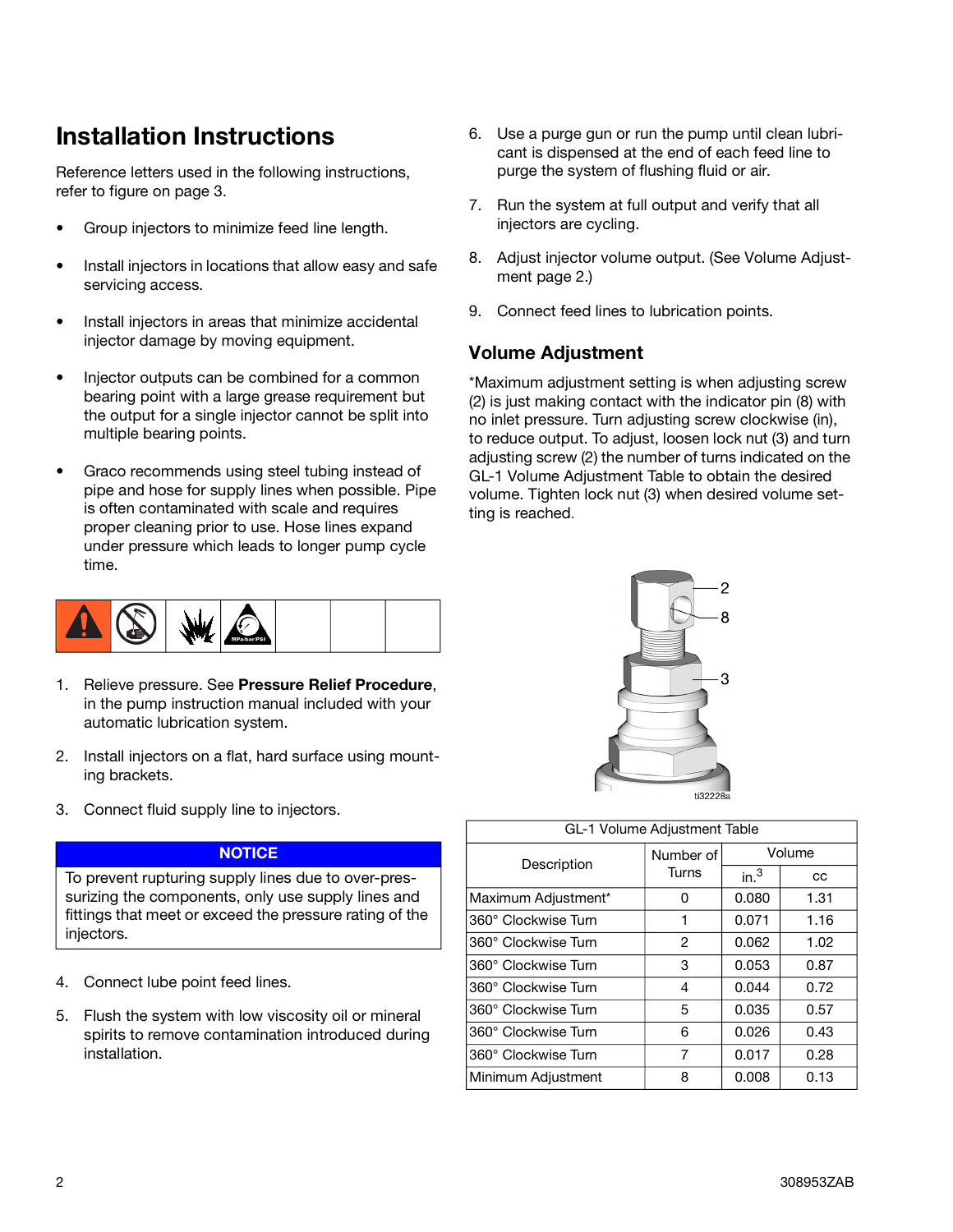## <span id="page-2-0"></span>**Injector Service Parts**



 $\sqrt{4}$  Torque to 60-70 in-lbs (6.7-7.9 N•m) \*Lubricated

|                                                   | Part No.           |                    |                                  |                |  |
|---------------------------------------------------|--------------------|--------------------|----------------------------------|----------------|--|
|                                                   | Carbon             |                    |                                  |                |  |
| Ref                                               | <b>Steel</b>       | <b>SST</b>         | <b>Description</b>               | Qty            |  |
| 1                                                 |                    |                    | Injector body                    | 1              |  |
| $\overline{2}$                                    | ۰                  | Ŧ                  | Adjusting screw                  | ī              |  |
| 3                                                 | ٠                  | Ŧ                  | Lock nut                         | ī              |  |
| 4                                                 | 114908             | 114908             | Packing housing                  | 1              |  |
| 5                                                 | 17Y511             | 17Y498             | Zerk fitting and cap<br>assembly | 1              |  |
| $\overline{6}$                                    | $\star$            | $\star$            | Copper gasket                    | ī              |  |
|                                                   |                    |                    | Adapter bolt                     |                |  |
| 7                                                 |                    |                    | (used on all manifold            | 1              |  |
|                                                   |                    |                    | models)                          |                |  |
| 8                                                 |                    |                    | Indicator pin                    | 1              |  |
| 9                                                 | $\star$            | $\star$            | Steel gasket                     | $\overline{2}$ |  |
| 11                                                | ★                  | ★                  | Fluoroelastomer o-ring           | 1              |  |
|                                                   |                    |                    | (PN 114997)                      |                |  |
| $\overline{12}$                                   |                    |                    | Displacement piston              | 1              |  |
| $\overline{13}$                                   | $\star$            | ★                  | Compression spring               | $\overline{1}$ |  |
| $\overline{15}$                                   | $\overline{\ast}$  | $\star$            | Poppet Assembly                  | 1              |  |
| $\overline{16}$                                   | $\star$            | $\star$            | Fluoroelastomer packing          | ī              |  |
| $\overline{17}$                                   | $\overline{\star}$ | $\star$            | Fluoroelastomer packing          | ī              |  |
| $\overline{18}$                                   | $\overline{\star}$ | $\overline{\star}$ | Fluoroelastomer packing          | ī              |  |
| $\overline{19}$                                   | $\star$            | $\star$            | Inlet valve                      | 1              |  |
| $\overline{20}$                                   |                    |                    | Manifold, bare                   | ī              |  |
| $\overline{21}$                                   | $\star$            | $\star$            | Back up ring                     | ī              |  |
|                                                   | 114911             | 25N101             | • One bank                       |                |  |
|                                                   | 114912             | 25N102             | • Two bank                       |                |  |
|                                                   | 114913             | 25N103             | • Three bank                     |                |  |
|                                                   | 114914             | 25N104             | • Four bank                      |                |  |
|                                                   | 114915             | 25N105             | • Five bank                      |                |  |
|                                                   | 118206             | 25N106             | • Six bank                       |                |  |
| ★ Included in Injector Repair Kit 241234 only     |                    |                    |                                  |                |  |
| ♦ Included in Screw with Adjusting Nut Kit 17Y510 |                    |                    |                                  |                |  |
| † Included in Screw with Adjusting Nut Kit 17Y489 |                    |                    |                                  |                |  |

### **Available Kits**

**Use Only Genuine Graco Repair Parts**

**Graco Part No. 114909** . . .Replacement Injector only (does not include manifold).

**Graco Part No. 25N109** . . .Replacement SST Injector only (does not include manifold).

**Graco Part No. 17L754** .Clear Polycarbonate Injector Cover (see page [4](#page-3-0) for installation instructions) **Graco Part No. 133095** . . . . . . . . . . . . .Crossover Kit (for connecting the injector outlets for increased output) **Graco Part No. 241234** . . . . . . . . . Injector Repair Kit (See Kit 241234 parts in **Injector Service Parts** list.) **Graco Part No. 25D336**: . . . . . . Cap kit (see page [4](#page-3-0)) **Spacer Kits - 10 Pack:** . . See Table and instructions, page [4](#page-3-0).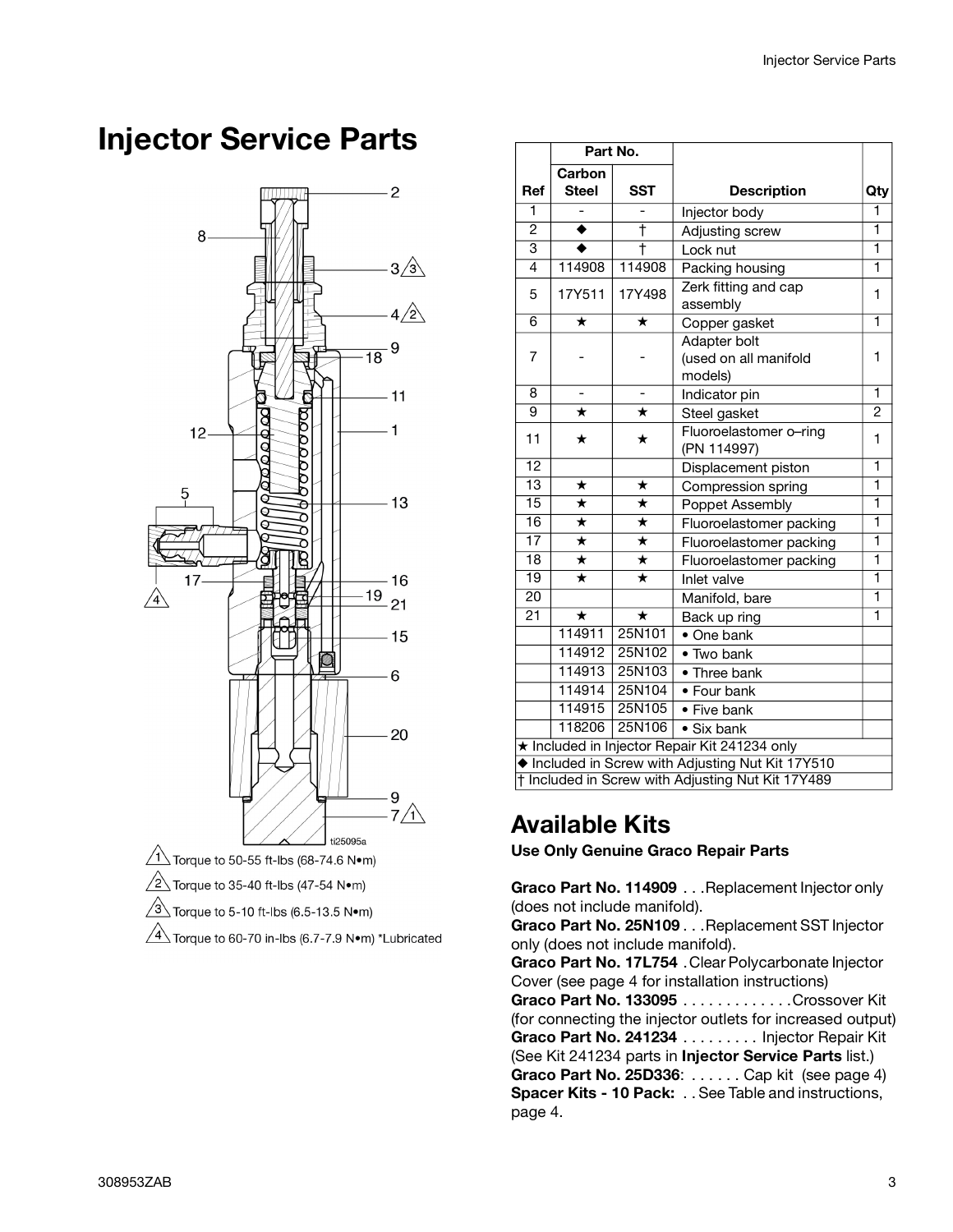#### **Injector Cover Kit 17L754**

| <b>Item</b> | <b>Description</b> |  |
|-------------|--------------------|--|
| 2.          |                    |  |
| nr          | O-RING.            |  |

#### **Installation Instructions**

- 1. Apply a light coating of transparent lubricant to the inside of cap (21).
- 2. Slide the o-ring (22) down over the indicator stem to the groove in the piston plug.
- 3. Slide cap (21) over the indicator stem of the injector far enough to cover the groove in the piston plug.



#### <span id="page-3-0"></span>**Cap Kit 25D336**

|           | <b>Ref</b> Description           | Qtv |
|-----------|----------------------------------|-----|
| 120       | <b>IPLUG</b>                     |     |
| 21        | WASHER, bonded 13.8 I.D.         |     |
| <b>22</b> | GASKET, steel, 18.3 ID x 26.5 OD |     |
| 23        | <b>BOLT</b> , adapter            |     |



 $\sqrt{1}$  Torque to 50-55 ft-lbs (67.8-74.6 N $\bullet$ m)

#### **Spacer Kits**

#### **Spacer Kit Table**

|             |        |         |      | <b>Output Target Output Target Ratio</b> |             |
|-------------|--------|---------|------|------------------------------------------|-------------|
| Part<br>No. | color  | cu. in. | CC   | <b>From</b><br>minimum                   | From<br>max |
| NA.         | ΝA     | 0.01    | 0.1  | 1.0                                      | 0.10        |
| 17K601      | Red    | 0.03    | 0.5  | 2.0                                      | 0.50        |
| 17K602      | Sliver | 0.04    | 0.7  | 3.0                                      | 0.60        |
| 17K603      | Gold   | 0.06    | 0.8  | 4.0                                      | 0.80        |
| 17K604      | Green  | 0.07    | 1.2  | 5.0                                      | 1.00        |
| 17K417      | ΝA     | 0.112   | 1.87 | ΝA                                       | NА          |



- 1. Relieve pressure. See **Pressure Relief Procedure**, in the pump instruction manual included with your automatic lubrication system.
- 2. Remove adjusting screw (2) and jam nut (3) from injector. Discard jam nut.



3. Insert color-coded spacer (sp) for desired output (see Spacer Kit Table). Reinstall adjusting screw (2) in injector. Hand tighten securely. Torque to 60 in.-lbs (6.7 N•m)  $\pm$  10.



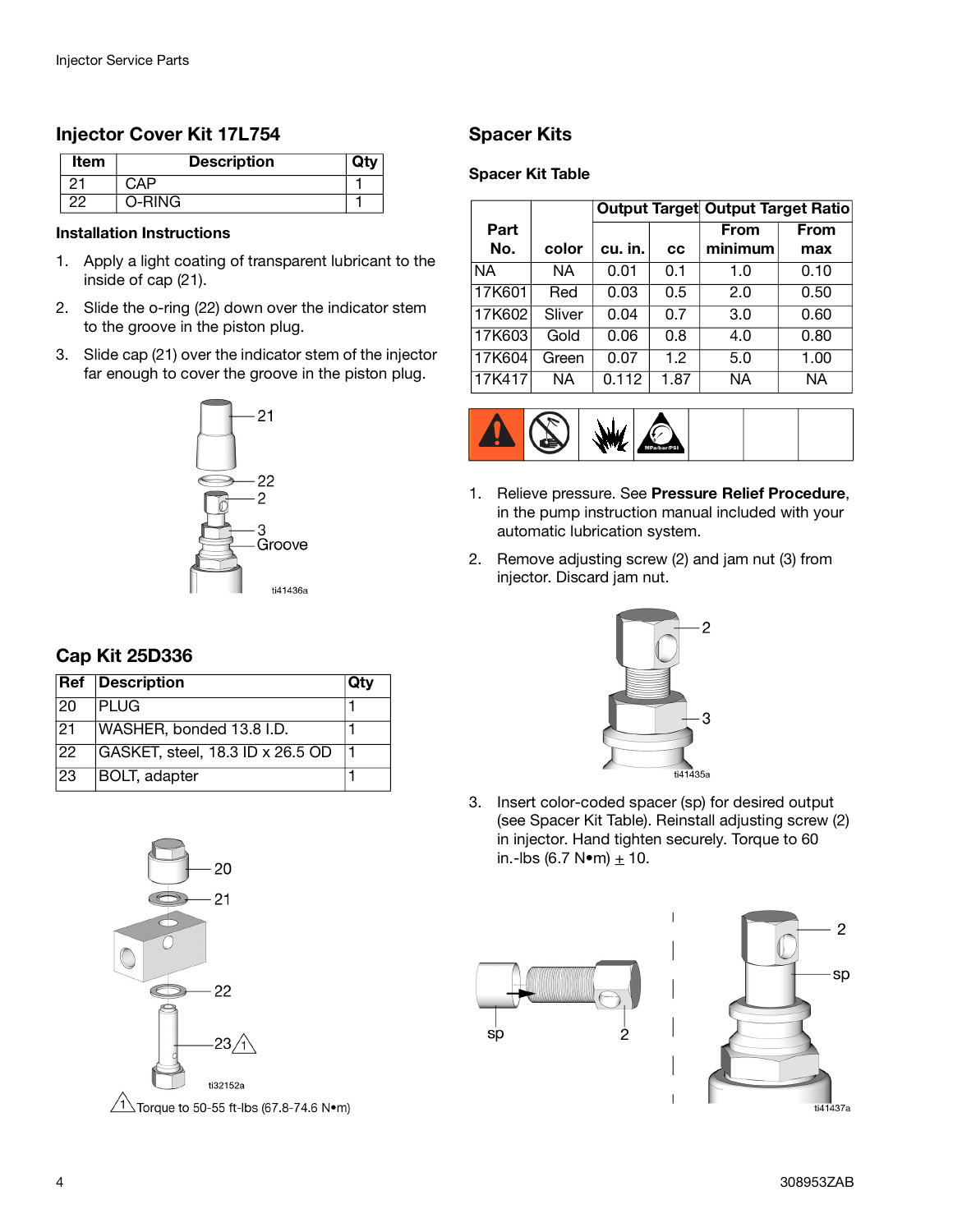# **Technical Data**

| Output volume per cycle $\ldots \ldots \ldots \ldots \ldots \ldots \ldots \ldots$ adjustable*: 0.008 to 0.08 in. <sup>3</sup> |                                                        |
|-------------------------------------------------------------------------------------------------------------------------------|--------------------------------------------------------|
|                                                                                                                               | carbon steel, stainless steel, UHMWPE, fluoroelastomer |
|                                                                                                                               |                                                        |